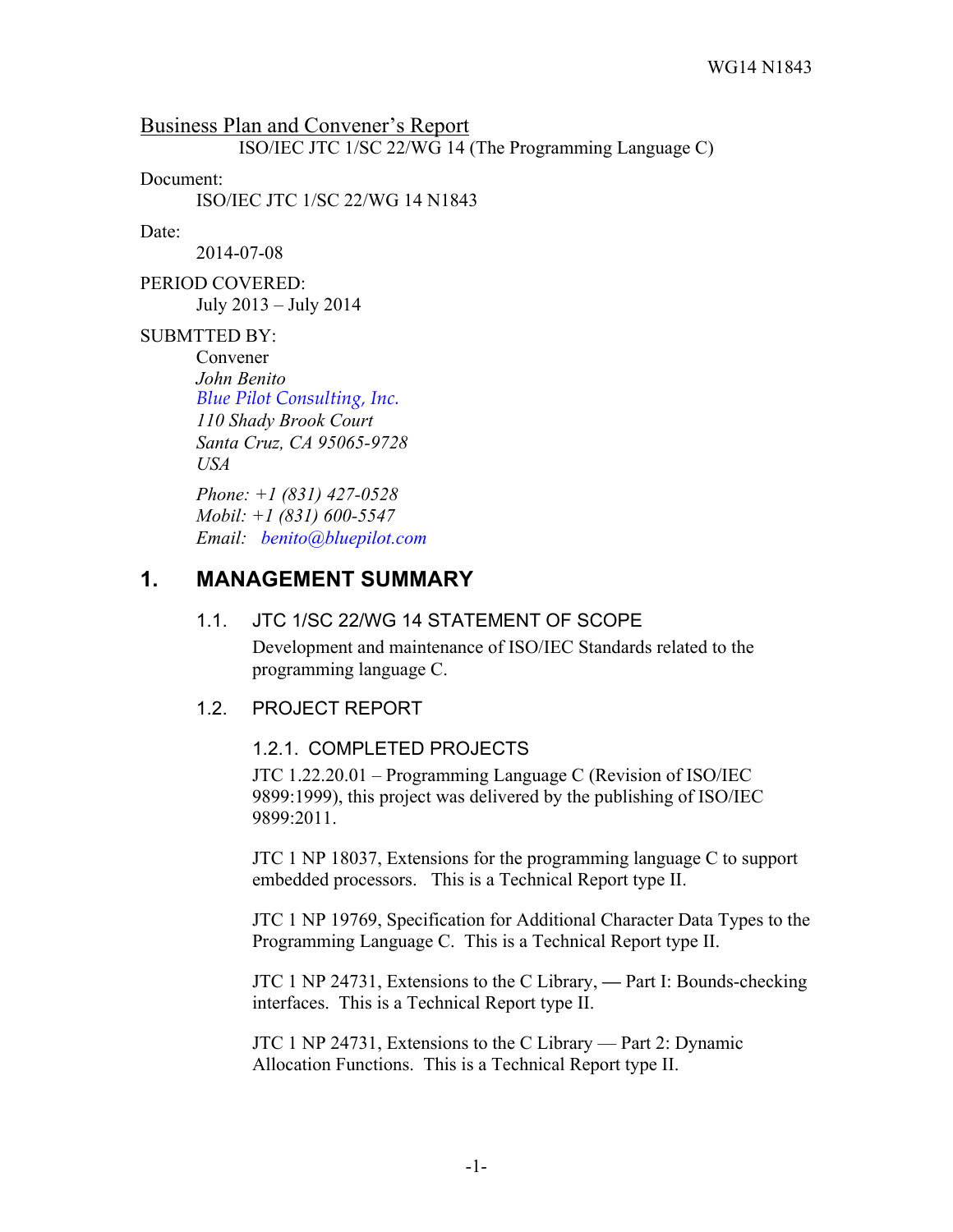JTC 1 NP 24732, Extensions for the programming language C to support decimal floating point arithmetic. This is a Technical Report type II.

JTC 1 NP 24747, Extensions for the C Standard Library to Support Mathematical Special Functions. This is an International standard.

JTC 1 NP 17961, *C Secure Coding Rules*. This is a Technical Specification.

JTC 1 NP 18661-1, *Floating-point extensions for C*. This is part one of a five part Technical Specification. (Actual published date 2014/07/15)

#### 1.2.2. PROJECTS UNDERWAY

JTC 1 NP 18661-(2, 3, 4, and 5), *Floating-point extensions for C*.

#### 1.2.3. CANCELLED PROJECTS

None over this period.

#### 1.2.4. COOPERATION and COMPETITION

Where appropriate, WG 14 has established active liaisons with other SC 22 working groups. A category C liaison has been established with the MISRA C working group. There is no apparent direct competition with any other current SC 22 working group.

# **2. PERIOD REVIEW**

## 2.1. MARKET REQUIREMENTS

WG 14 feels that the committee is responding to the C user community concerns and to the C implementers issues when the ISO/IEC 9899:1999 standard was updated ahead of published schedule, in 2011. WG 14 believes that the ISO/IEC 9899:2011 standard answered many concerns and keeps the International Standard for the C programming language current.

WG14 believes the publication of TS 17961 address important issues that benefit the entire C community.

WG14 is currently working on TS 18661 parts 2, 3, 4, and 5. A C binding to the new IEEE Floating-point, see SC 22 N4796.

WG 14 is currently studying how best to incorporate parallel programming into the C language.

WG 14 is currently working on how best to deal with the mandated ISO (Live Link/Open Text) e-committee package.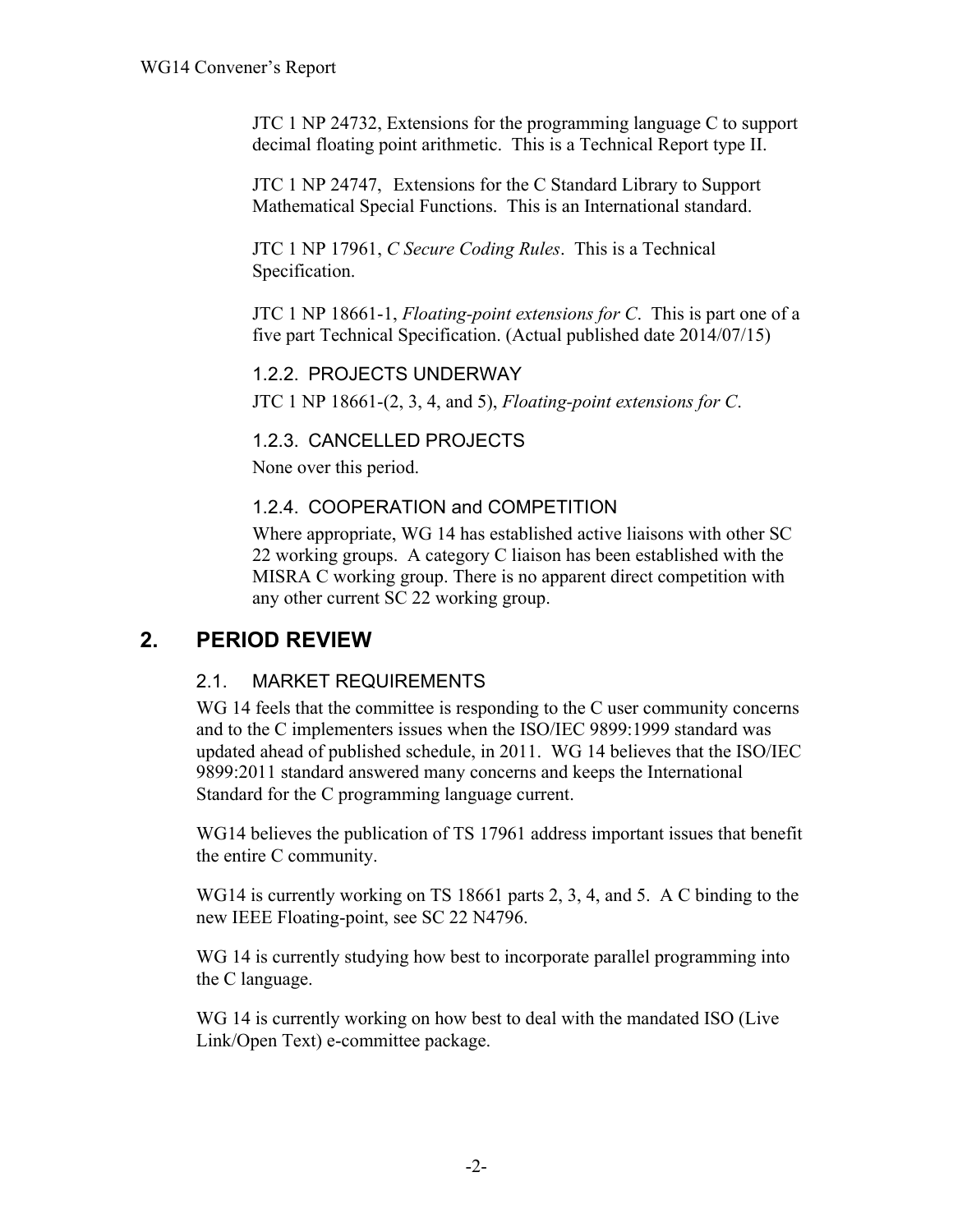### 2.2. ACHIEVEMENTS

- WG 14 is currently working on 28 open defect reports logged against 9899:2011 and 1 open defect report on TS 17961.
- WG 14 published the Technical Specification 17961.
- WG 14 published the Technical Specification 18661 part I.
- WG 14 successfully moved Technical Specification 18661 part II to DTS ballot, see SC 22/N 4914.
- WG 14 successfully moved Technical Specification 18661 part III to PDTS ballot, see SC 22/N 4920.
- WG 14 successfully moved Technical Specification 18661 part IV to PDTS ballot, see SC 22/N 4921.
- WG 14 has started a study group to study approaches to adding parallel programming to the language.
- WG 14 has moved many documents to the ISO e-committee, and is trying to make this system work.<sup>1</sup>

## 2.3. RESOURCES

WG 14 meets two times per year in co-located technical sessions with the US Task Group INCITS PL22.11. Over the past several years, WG 14 has timed at least one of its yearly technical sessions to coincide with WG 21, allowing those technical experts that would like to attend both technical sessions the opportunity to do so without extra travel. The WG 14 Convener would like to thank the WG 21 Convener for the extended effort it takes to coordinate common meeting locations and liaison between the two working groups.

Over the last several years WG 14 has made Web conferencing capabilities available for those that are finding it difficult to travel. WG 14 would like to thank ISO for the Web conferencing support.

In the past years, fourteen countries participate by attending these meetings or by being involved in the technical discussions that take place over the e-mail reflector. The countries are: Australia, Canada, Denmark, France, Germany, Italy, Ireland, Japan, Netherlands, Norway, Russia, Sweden, UK, and the USA. However, with the new system forced upon us by ISO, only Canada, Denmark, Italy, Netherlands, UK and US will be able to participate.

WG14 has been monitoring the cross-language standards activities, and are using the ISO/IEC JTC 1/WG 20 guidelines on extended characters. WG 14 has also keeps appraised of the requirements of the LIA-1, 2 standards.

 <sup>1</sup> The ISO Help Desk (Dorothée Stadler) actually did the copy operation, it seems this mandated system can only copy one file at a time, there is no drag/drop feature or manual copy feature.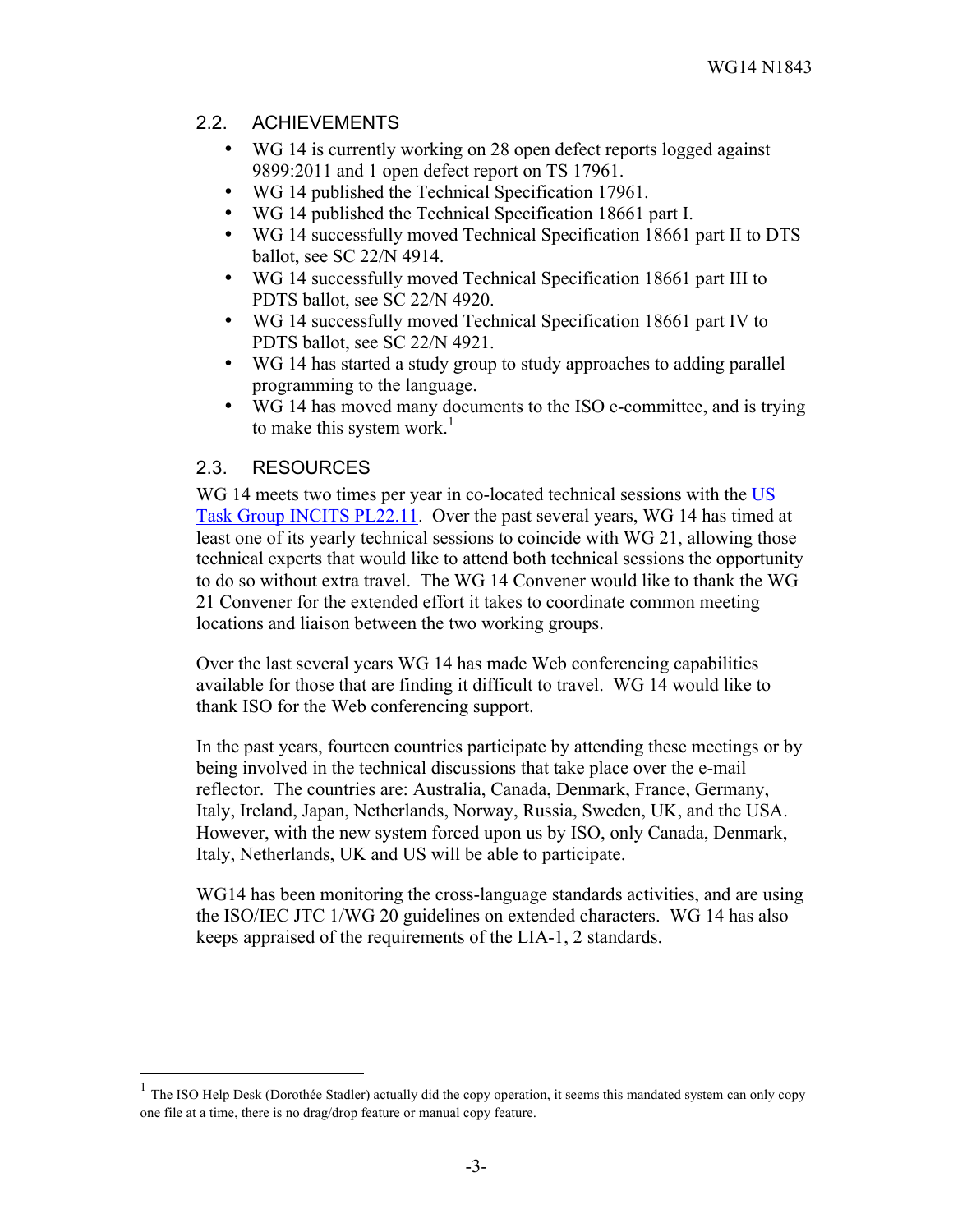| Group        | Name/Type           | $Person(s)$ assigned                |
|--------------|---------------------|-------------------------------------|
| <b>WG 21</b> | $C++$               | Group liaison assigned <sup>2</sup> |
| <b>FSG</b>   | Free Standard Group | Nick Stoughton                      |
| WG 23        | Vulnerabilities     | Tom Plum                            |
| MISRA-C      | Category-C Liaison  | Clive Pygott                        |

WG14 liaison appointments are:

# **3. FOCUS NEXT WORK PERIOD**

WG14 will focus on:

- Working on how to make the mandated ISO e-committee system (Live Link/Open Text) work for WG 14.
- Resolving defect reports for 9899:2011.
- Developing TS 18661 parts 2, 3, 4, and 5
- Studying parallel programming

The Committee has discussed several other possible new work items, and is currently studying the possibilities for a Technical Specification on parallel programming.

## 3.1. DELIVERABLES

None.

## 3.2. STRATEGIES

WG14 believes that routine handling will suffice to complete the progress desired.

## 3.3. RISKS

A decrease in participation due to being forced to comply with a mandate from ISO, see JTC 1/N 12032.

## 3.4. OPPORTUNITIES

None.

## 3.5. WORK PROGRAM PRIORITIES

WG 14 will respond to any Defect Reports logged for the current ISO/IEC 9899:2011 Standard and the four published Technical Reports TR 18037, TR 19769, TR 24731–1, TR 24731-2, TS 17961 and IS 24747. WG 14 will work on the development of the Technical Specification 18661.

# **4. OTHER ITEMS**

## 4.1. POSSIBLE ACTION REQUESTS AT FORTHCOMING PLENARY None.

 <sup>2</sup> Intel, Oracle, Plum Hall, and Perennial.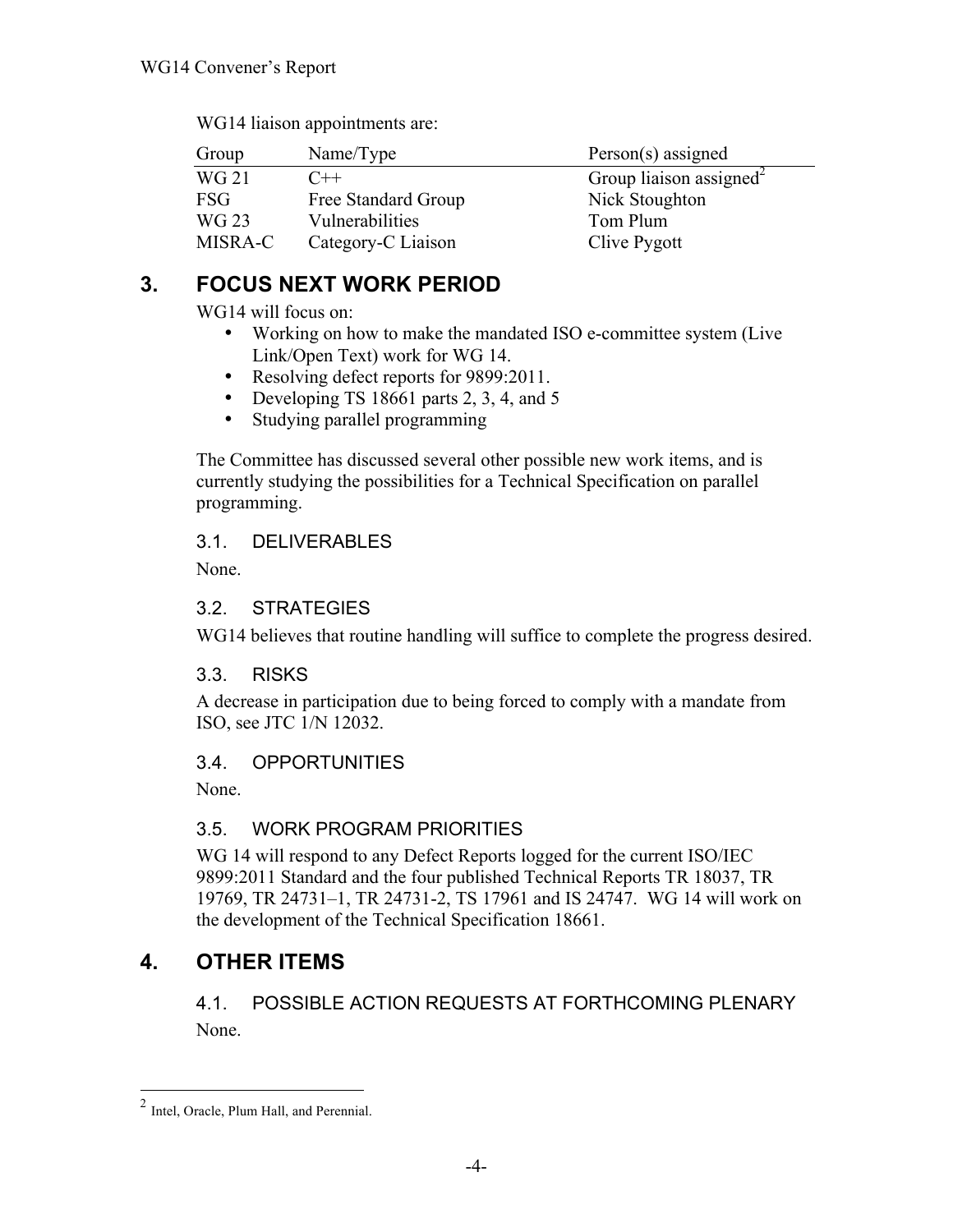#### 4.2. PROJECT EDITORS

The following individuals have been appointed project editors and backup project editors:

JTC 1.22.20.01, *Programming Language C (Revision of ISO/IEC 9899:2011)* Larry Jones (Project Editor)<sup>3</sup>, David Keaton (Backup Project Editor).

JTC 1 NP 18037, *Extensions for the programming language C to support embedded processors*.

Willem Wakker (Project Editor), John Benito (Backup Project Editor)

JTC 1 NP 19769, *Specification for Additional Character Data Types to the Programming Language C*.

John Benito (Project Editor)

JTC 1 NP 24731, *Extensions to the C Library – Part I: Bounds-checking interfaces*

John Benito (Project Editor), P. J. Plauger (Backup Project Editor)

JTC 1 NP 24731, *Extensions to the C Library – Part 2: Dynamic Allocation Functions*.

John Benito (Project Editor)

JTC 1 NP 24732, *Extensions for the programming language C to support decimal floating point arithmetic*

Edison Kwok (Project Editor), P. J. Plauger (Backup Project Editor)

JTC 1 NP 24747*, Extensions for the Standard Library of the Programming Language C to Support Mathematical Special Functions* John Benito (Project Editor), P. J. Plauger (Backup Project Editor)

JTC 1 NP 17961, *C Secure Coding Rules* Robert Seacord (Project Editor), John Benito (Backup Project Editor)

## 4.3. ELECTRONIC DOCUMENT DISTRIBUTION

WG 14 has conducted some of its detailed technical discussion using email reflector provided by the Danish UNIX Users Group, Copenhagen University College of Engineering and Keld Simonsen.

WG 14 also has an ftp and Web site provided by courtesy of the Copenhagen University College of Engineering, Danish UNIX Users Group and Keld Simonsen. WG 14 has also started the move to the ISO mandated site.

JTC 1 NP 18661, *Floating-point extensions for C* James Thomas (Project Editor)

 <sup>3</sup> Currently not listed in the ISO global directory.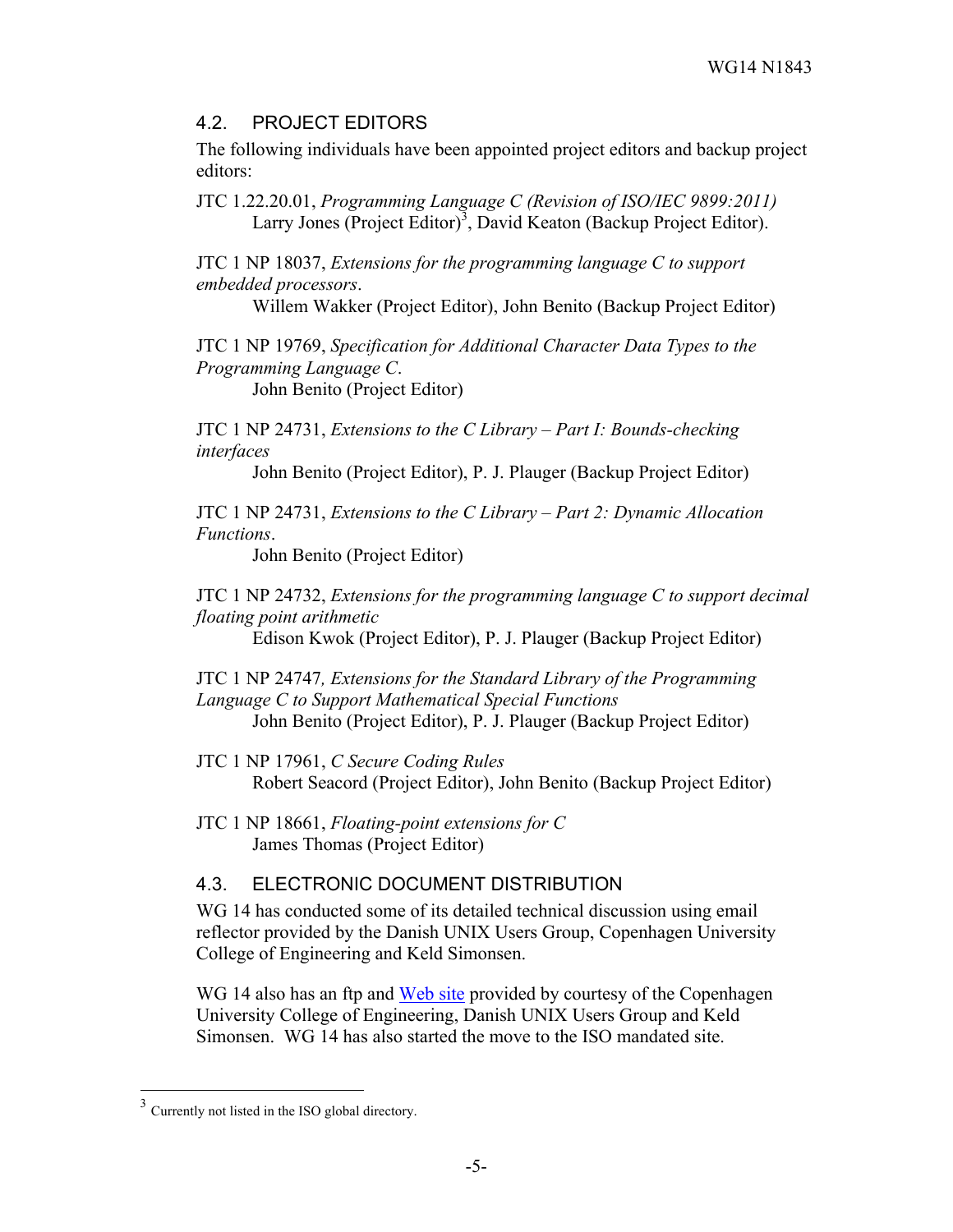WG 14 uses a secure wiki setup and maintained by Keld Simonsen. This wiki is used for quick exchange of documents during and between meetings eliminating the need for paper during the meeting.

WG 14 is providing all the appropriate committee documents on the Committee Web site, eliminating the need for paper mailings.

WG 14 also now provides Web conference capabilities allowing technical experts that are not able to travel to participate.

|           | 05-09 Feb 1996                | Irvine, CA USA                 | <b>ANSI</b>                 |
|-----------|-------------------------------|--------------------------------|-----------------------------|
| 24-28     | Jun 1996                      | Amsterdam, NL                  | NEN, ACE                    |
|           | 21-15 Oct 1996                | Toronto, Canada                | SCC, IBM                    |
|           | 23-27 Jun 1997                | London, UK                     | BSI, Plum Hall Europe       |
|           | 20-24 Oct 1997                | Menlo Park, CA USA             | ANSI, Sun Microsystems      |
|           | 02-06 Feb 1998                | Frisco, CO USA                 | ANSI, Keaton Consulting     |
|           | 23-27 Jun 1998                | Copenhagen, Denmark            | Danish Standards            |
|           | 05-09 Oct 1998                | Santa Cruz, CA USA             | ANSI, SGI/Cray              |
|           | 01-05 Feb 1999                | Portland, OR USA               | ANSI, Intel Corp            |
| $21 - 24$ | Jun 1999                      | London, UK                     | <b>BSI</b>                  |
|           | 18-23 Oct 1999                | Kona, HI USA                   | ANSI, Plum Hall             |
| $10 - 14$ | Apr 2000                      | Tokyo, Japan                   | <b>ITSCJ, NEC</b>           |
|           | 16-20 Oct 2000                | Toronto, Canada                | SCC, IBM                    |
|           | 23-27 Apr 2001                | Copenhagen, Denmark            | Danish Standards            |
|           | 16-20 Oct 2001                | Redmond, WA USA                | ANSI, Microsoft             |
|           | 15-19 Apr 2002                | Curacao, Netherlands Antilles  | NNI, Netherlands            |
|           | 14-20 Oct 2002                | Santa Cruz, CA USA             | ANSI, Dinkumware            |
|           | 31-04 Mar/Apr 2003 Oxford, UK |                                | <b>BSI, ACCU</b>            |
|           | 21-24 Oct 2003                | Kona, HI USA                   | ANSI, Plum Hall             |
| 29-02     |                               | Mar/Apr 2004 Sydney, Australia | SA, Whitesmiths, Dinkumware |
| $25-29$   | Oct 2004                      | Redmond, WA USA                | ANSI, Microsoft             |
| 04-08     | Apr 2005                      | Lillehammer, Norway            | SN, RAP, Dinkumware         |
| $25 - 28$ | Sep 2005                      | Mt Tremblant, Canada           | <b>SCC</b>                  |
| $27 - 31$ | Mar 2006                      | Berlin, Germany                | DIN, SAP                    |
| $23 - 27$ | Oct 2006                      | Portland, OR USA               | ANSI, Intel Corp            |
| $23 - 26$ | Apr 2007                      | London, UK                     | BSI                         |
| $08 - 11$ | Oct 2007                      | Kona, HI USA                   | ANSI, Plum Hall             |
| $14 - 18$ | Apr 2008                      | Delft, Netherlands             | NIN, ACE                    |
| 08-12     | Sept 2008                     | Santa Clara, CA USA            | ANSI, Cisco Systems         |
| $30 - 04$ |                               | Mar/Apr 2009 Toronto, Canada   | SCC, IBM                    |
|           | 26-30 Oct 2009                | Santa Cruz, CA USA             | <b>ANSI</b> , Plantronics   |
| $19-23$   | Apr 2010                      | Florence, Italy                | Università Firenze          |
|           | 01-05 Nov 2010                | Batavia, IL USA                | ANSI, Fermi Lab.            |
| $14 - 18$ | Mar 2011                      | London, UK                     | <b>BSI</b>                  |
|           | 24-28 Oct 2011                | Washington DC, USA             | ANSI, Blue Pilot            |
| 13-17     | Feb 2012                      | Kona, HI USA                   | ANSI, Bloomberg LP          |

## 4.4. RECENT MEETINGS